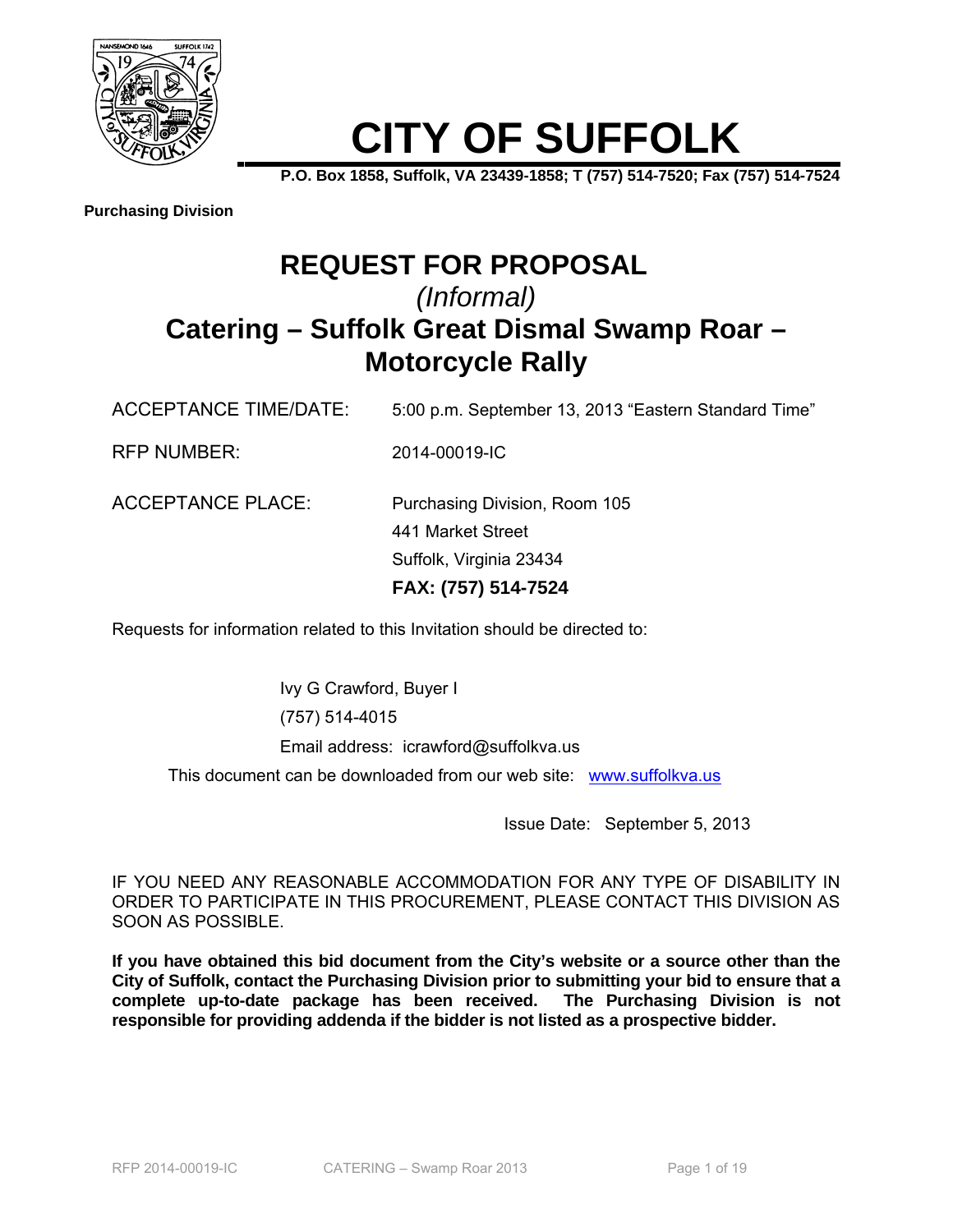## **REQUEST FOR INFORMAL PROPOSAL**

## **CATERING – Suffolk Great Dismal Swamp Roar – Motorcycle Rally 2013**

## **SECTION/TITLE**

| PROOF OF AUTHORITY TO TRANSACT BUSINESS IN VIRGINIA  18 |  |
|---------------------------------------------------------|--|

Prepared by <u>Ivy G. Crawford, VCA</u> Date: September 5, 2013 Buyer I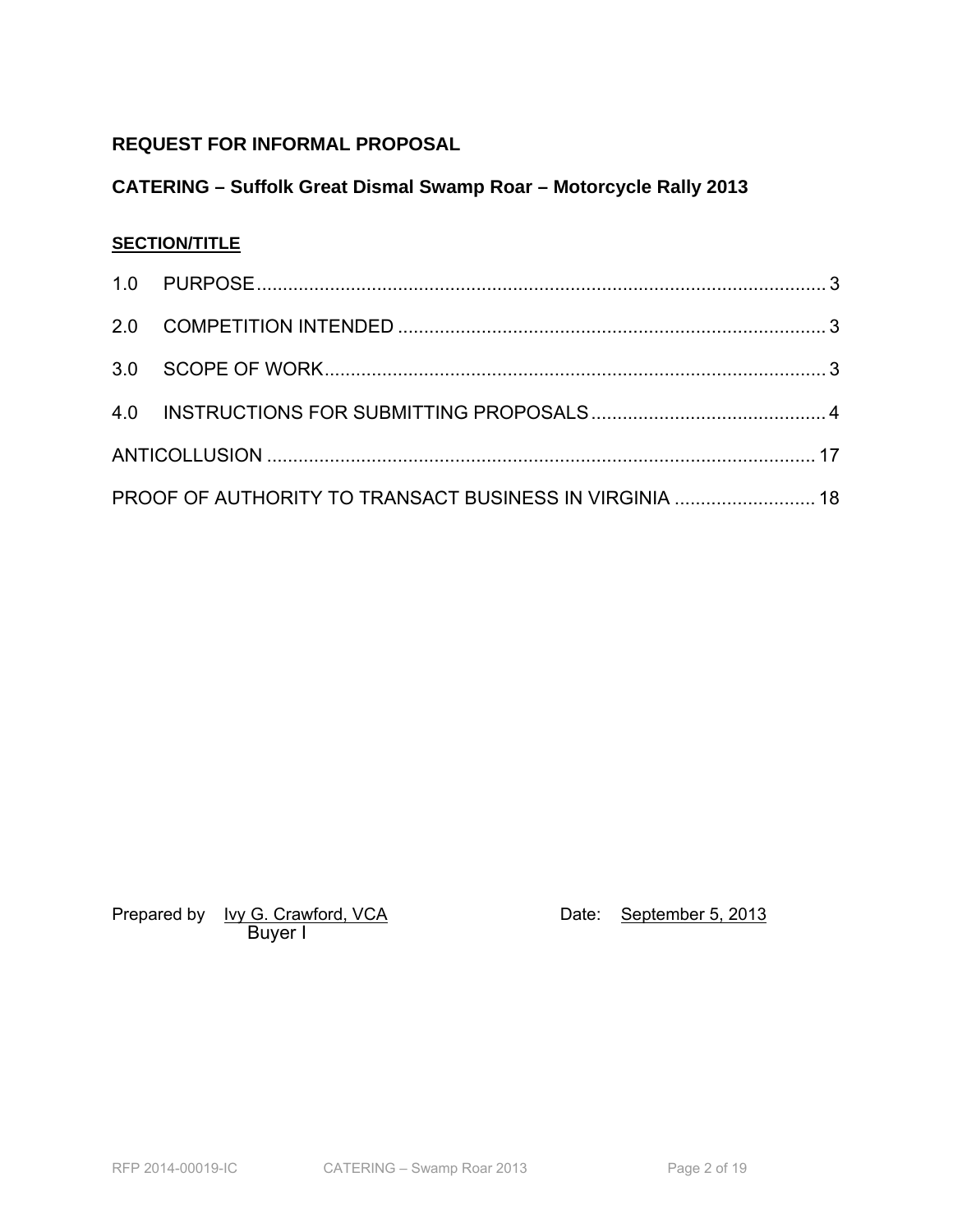#### **1.0 PURPOSE**

The City of Suffolk will accept proposals to provide catering services for the City's 2013 Swamp Roar – Motorcycle Rally scheduled for Sunday, October 13, 2013, at the Suffolk Executive Airport, 1200 Gene Bolton Drive., Suffolk, VA.

### **2.0 COMPETITION INTENDED**

It is the City's intent that this Request for Proposal (RFP) permits competition. It shall be the offeror's responsibility to advise the Purchasing Agent in writing if any language requirement, specification, etc., or any combination thereof, inadvertently restricts or limits the requirements stated in this RFP to a single source. Such notification must be received by the Purchasing Agent not later than five (5) days prior to the date set for acceptance of proposals.

#### **3.0 SCOPE OF WORK**

Caterer shall provide food/plates for approximately **900 attendees. Providing meal onsite at outdoor event (under tent), to include at least six (6) serving lines with staff to serve guests.** 

Price shall include food, drink (various Pepsi products – absolutely no Coca Cola products, bottled water, iced tea), divided plates, eating utensils, napkins, cups, ice and condiments.

Caterer will be able to cook on site to ensure food will be served hot for the duration of the function but may use chafing dishes if preferred. Catering staff should be prepared to serve attendees if needed.

#### **Submit a proposal for the suggested menu.**

The *suggested menu* is as follows, however, we will review any alternative menus with a final decision being made by the Suffolk Tourism staff.

#### **MENU 1**

- Pulled pork barbeque
- Cole Slaw
- Rolls
- Hushpuppies
- Baked Beans
- Cookies/Brownies
- Water (on ice, in coolers)
- Soda (on ice, in coolers)

Condiments shall include hot-sauce, vinegar and extra bbq sauce.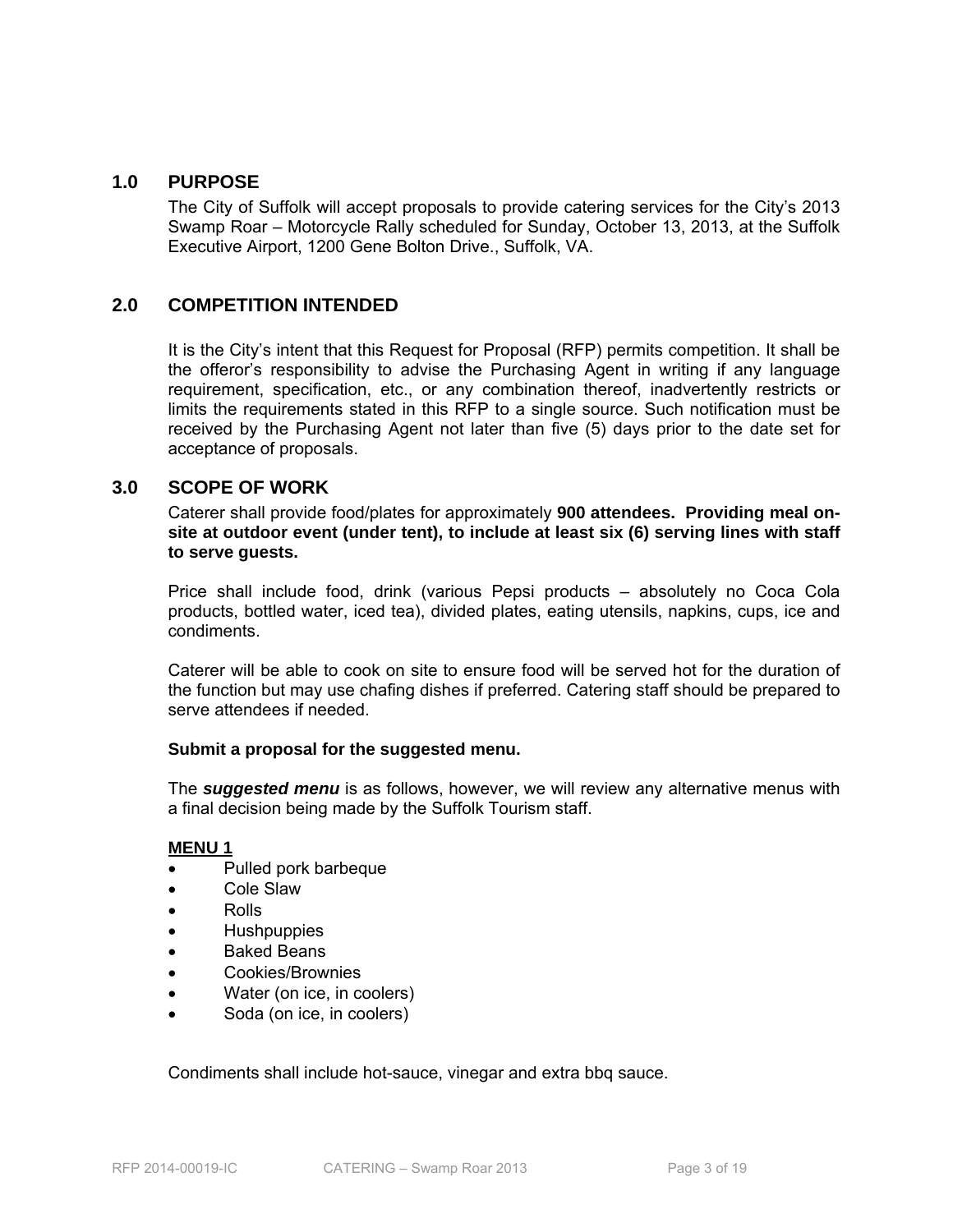The Menu must be approved by the City.

| Caterer is available on Sunday, October 13, 2013?   | Yes / No |
|-----------------------------------------------------|----------|
| Will you have sufficient personnel to serve guests? | Yes / No |

Can you cook on site to ensure food will be served warm during the duration of the function; or what other accommodations can you provide to assure this?

Award will be based on price, prior service provided and ability to assure the food served is warm.

 $\mathcal{L}_\mathcal{L} = \mathcal{L}_\mathcal{L} = \mathcal{L}_\mathcal{L} = \mathcal{L}_\mathcal{L} = \mathcal{L}_\mathcal{L} = \mathcal{L}_\mathcal{L} = \mathcal{L}_\mathcal{L} = \mathcal{L}_\mathcal{L} = \mathcal{L}_\mathcal{L} = \mathcal{L}_\mathcal{L} = \mathcal{L}_\mathcal{L} = \mathcal{L}_\mathcal{L} = \mathcal{L}_\mathcal{L} = \mathcal{L}_\mathcal{L} = \mathcal{L}_\mathcal{L} = \mathcal{L}_\mathcal{L} = \mathcal{L}_\mathcal{L}$ 

**Caterer must provide all plates (divided), silverware, napkins, etc. Caterer must clean up following reception. Set-up 11am-12:30pm; Reception 12:30-2:30.** 

## **4.0 INSTRUCTIONS FOR SUBMITTING PROPOSALS**

#### 4.1 Submission of Proposals

 Read the entire solicitation before submitting a proposal. Failure to read any part of this RFP shall not relieve any offeror from his or her contractual obligations. It is the responsibility of the Offeror to insure proposals are received by the Purchasing Division BEFORE the hour specified on the acceptance date. Proposals may either be faxed to (757) 514-7524, emailed icrawford@suffolkva.us, mailed to: P.O. Box 1858, Suffolk, Virginia 23439 or hand delivered to 441 Market Street, Room 105, Suffolk, Virginia 23434.

#### 4.2 Questions and Inquiries

 Questions and inquiries, both verbal and written, will be accepted from any and all firms. Inquires pertaining to Request for Proposals must give RFP number, title and acceptance date. Material questions will be answered in writing and will be distributed to all firms who receive the RFP provided, that all questions are received five (5) days prior to opening date.

 Ivy Crawford, Buyer I, is the purchasing official for the City of Suffolk with respect to this RFP. Accordingly all questions and/or comments should be directed to the Buyer's attention. The respondents to this RFP shall not contact, either directly or indirectly, any other employee or agent of the City regarding this RFP. This prohibition shall also extend to the Suffolk City Council and other elected City officials. Any such unauthorized contact may disqualify the offeror from the procurement.

#### 4.3 Authority to Bind Firm in Contract

 Proposals MUST give full firm name and address of offeror. Failure to manually sign proposal may disqualify it. Person signing proposal should show TITLE or AUTHORITY TO BIND HIS FIRM IN A CONTRACT. Firm name and authorized signature must appear on proposal in the space provided.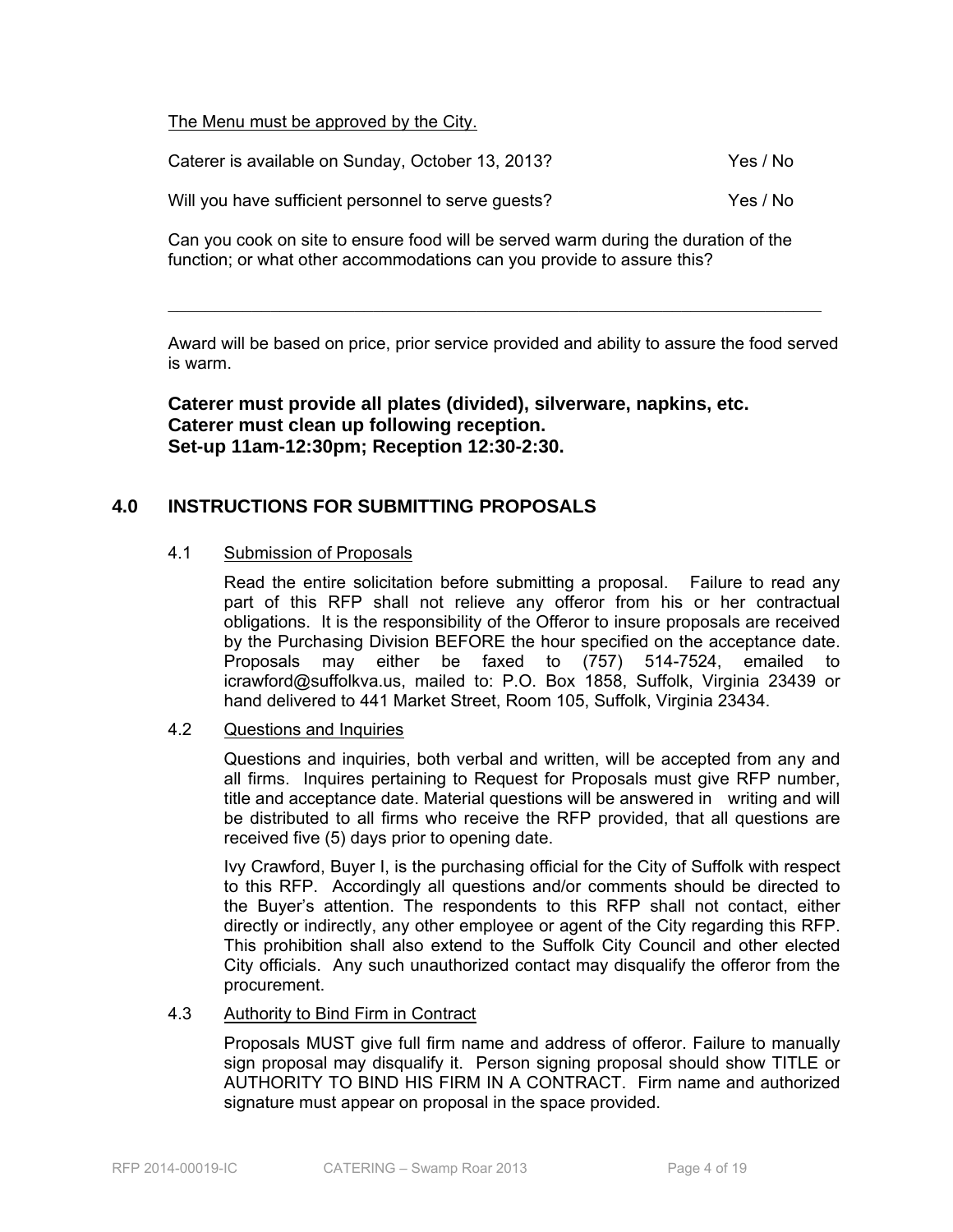#### 4.4 Late Proposals

 LATE proposals will be returned to offeror UNOPENED, if RFP number, acceptance date and offeror's return address is shown on the container. It is the offeror's responsibility to insure arrival prior to the acceptance time.

#### 4.5 Rights of the City

 The City reserves the right to accept or reject all or any part of any proposal, waive informalities and award the contract to best serve the interest of the City.

#### 4.6 Miscellaneous Requirements

- a. The City will not be responsible for any expenses incurred by a firm in preparing and submitting a proposal. All proposals shall provide a straightforward, concise delineation of the firm's capabilities to satisfy the requirements of this request. Emphasis should be on completeness and clarity of content.
- b. The City reserves the right to reject any and all proposals received by reason of this request, or to negotiate separately in any manner necessary to serve the best interests of the City.

#### 4.7 Announcement of Award

 Upon the award or the announcement of the decision to award a contract as a result of this solicitation, the City will publicly post such notice on the bulletin board located outside of Room 105 of the Purchasing Division and/or on the City's web site, www.suffolkva.us for a minimum of ten days.

## 4.8 Protest Offerors may refer to Sections 2.2-4357 through 2.2-4364 of the Code of Virginia to determine their remedies concerning this competitive process.

#### **5.0 CONTRACT TERMS AND CONDITIONS**

- 1. **Award**: Award will be made to the lowest responsive and responsible bidder. The quality of the goods and/or services to be supplied, their conformity with the specifications, their suitability to the requirements, the delivery, qualifications and references will be taken into consideration in making the award. The City reserves the right to refuse all bids. Determination of low bid shall be determined by the audited figure shown on the pricing page titled 'Total Bid Amount.' In case of error in the extension of prices, the unit price shall govern.
- 2. **Cooperative Agreements**: If authorized by the bidder(s), the resultant contract(s) may be extended to any jurisdiction within the Commonwealth of Virginia to purchase at the contract prices in accordance with the contract terms. Any jurisdiction using such contracts shall place its own order(s) directly with the successful contractor(s). The City of Suffolk acts only as the contracting agent and is not responsible for placement of orders, payment, or discrepancies of the participating jurisdictions. It is the contractor's responsibility to notify the jurisdictions of the availability of contract(s).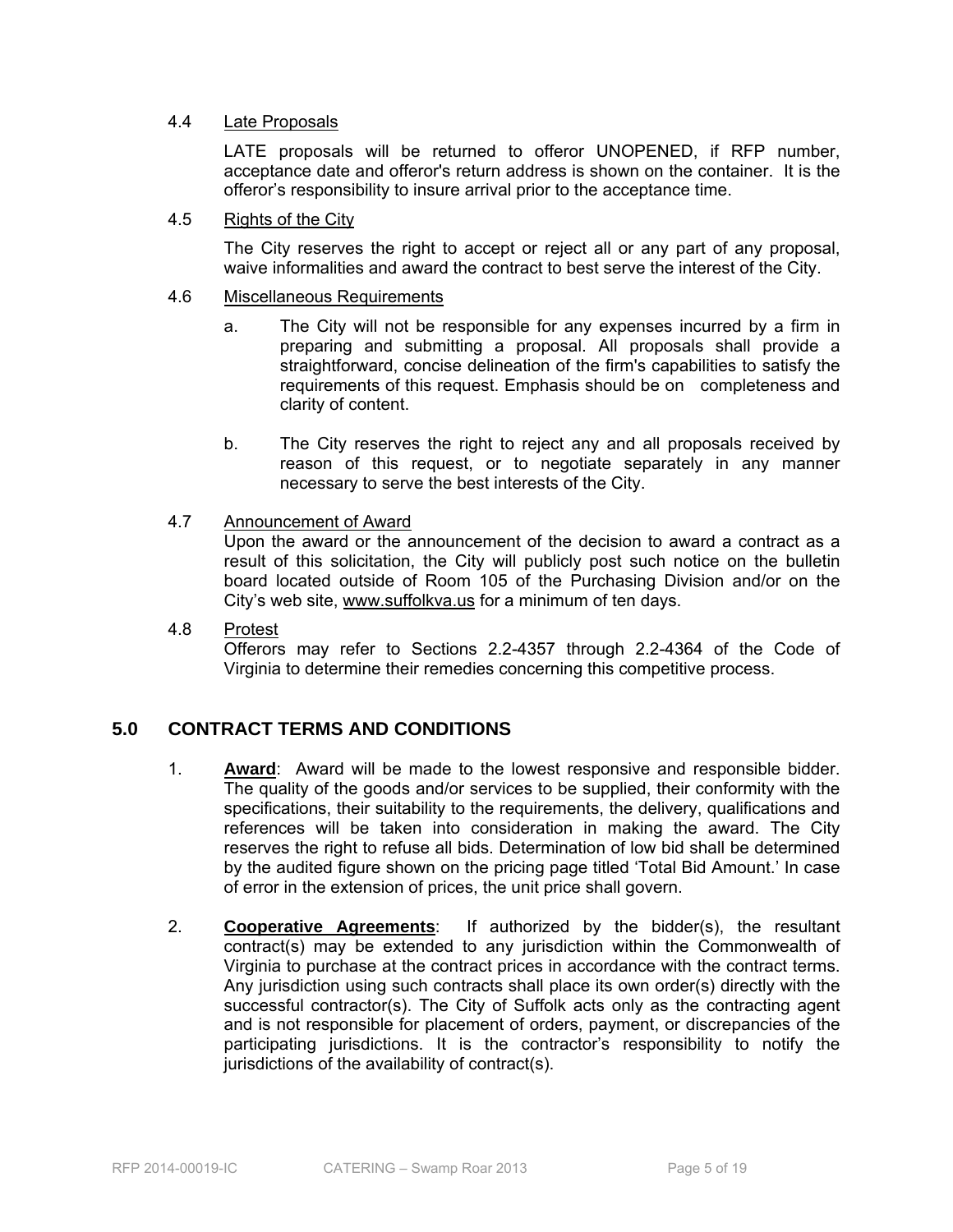- 3. **Prices**: Prices shall be stated in units of quantity specified. No additional charges shall be passed on to the City, including any applicable taxes, delivery, or surcharges. Prices quoted shall be the final cost to the City. In case of error in the extension of prices, the unit price shall govern.
- 4. **Corrections**: All prices and notations should be in ink or typewritten. Mistakes may be crossed out and corrections made in ink and must be initialed and dated by the person signing the bid.
- 5. **Delivery**: The time of delivery must be stated in definite terms. If time of delivery for different goods and/or services varies, the bidder shall so state.
- 6. **Samples**: Samples, when requested, must be furnished free of expense, and upon request, if not destroyed, will be returned at the bidder's risk and expense.
- 7. **Brand Names**: The use of the name of a manufacturer, brand, make or catalog designation in specifying an item shall restrict bidders to the manufacturer, brand, make or catalog designation identified, unless qualified by the provision "or approved equal." If qualified by the provision "or equal" the Brand Names are used simply to indicate the character, quality and/or performance equivalence of the goods and/or services desired. The goods and/or services on which bids are submitted must be of such character, quality and/or performance equivalence that it will serve as that specified. In submitting bids on goods and/or services other than as specified, bidder shall furnish complete data and identification with respect to the alternate goods and/or services that they propose to furnish. It shall be in the City's sole judgment if a substitute product offered is an approved equal and acceptable.
- 8. **Silence of Specifications**: The apparent silence of these specifications and any supplemental specifications as to any detail or the omission from the specifications of a detailed description concerning any point shall be regarded as meaning that only the best commercial practices are to prevail and correct type, size and design are to be used. All interpretations of these specifications shall be made on the basis of this statement.
- 9. **Capacity of bidder**: All bids must be signed by a responsible officer or employee having the authority to bind the firm in contract. The bidder agrees that contract performance shall be in strict conformance with the contract documents.
- 10. **Rights to Damages**: By signing this bid, the bidder assigns to the City any and all rights that it may have under the antitrust laws of the United States and the Commonwealth of Virginia in any way arising from or pertaining to this bid. This provision is remedial in nature and is to be liberally construed by any court in favor of the City.
- 11. **Anti-collusion**: The bidder certifies by signing this Invitation of Bid that this bid is made without prior understanding, agreement, or accord with any other person or firm submitting a bid for the same goods and/or services and that this bid is in all respects bona fide, fair, and not the result of any act of fraud or collusion with another person or firm engaged in the same line of business or commerce. Any false statement hereunder may constitute a felony and can result in a fine and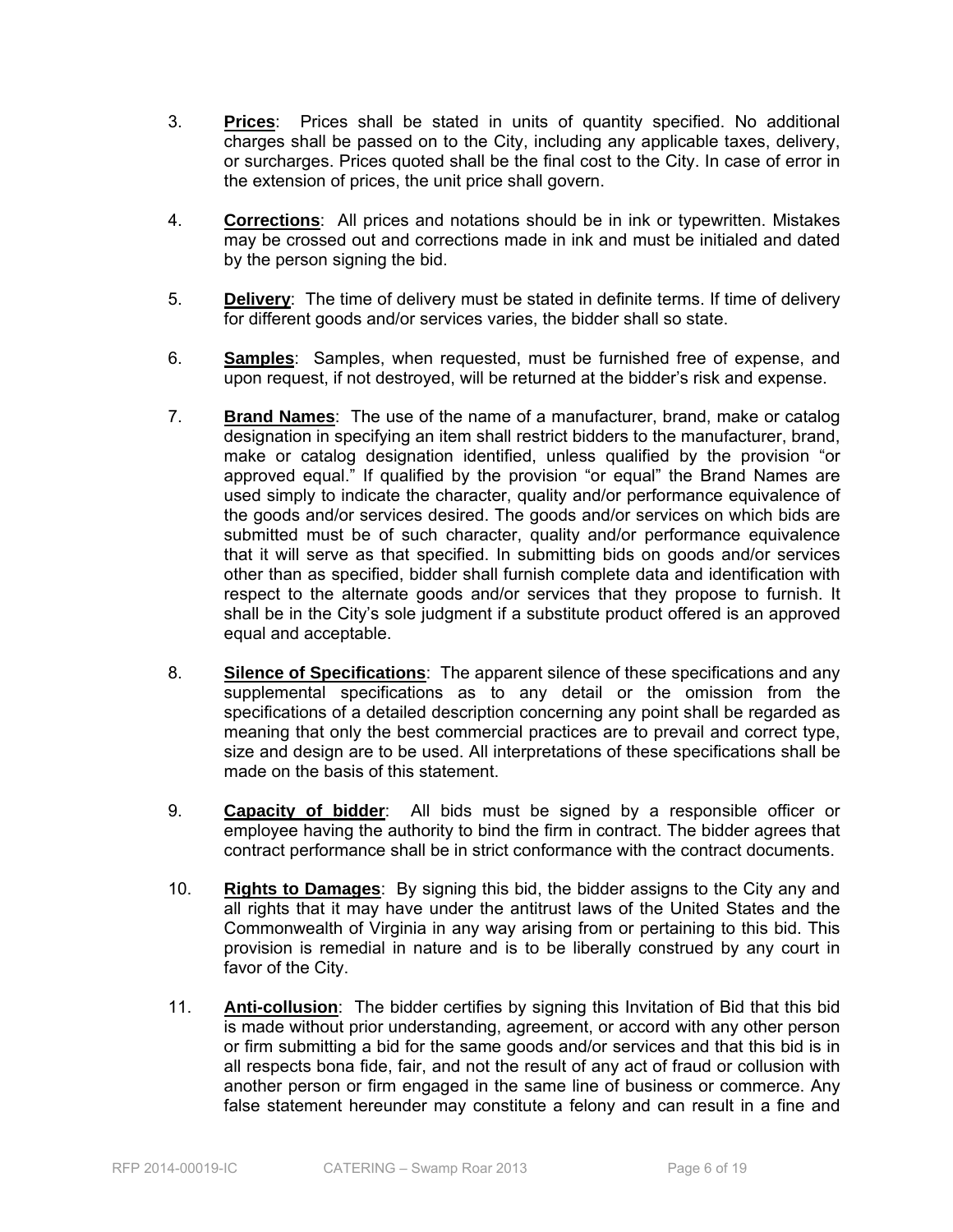imprisonment, as well as civil damages.

12. **Indemnity / Hold Harmless:** The Contractor shall, during the term of the Contract including any warranty period, indemnify, defend, and hold harmless the City, its officials, employees, agents, and representatives thereof from any and all losses, damages, claims, fines, penalties, suits, costs, actions, or claims of any kind, including attorney's fees, brought on account of any personal injuries, damages, or violations of rights, sustained by any person or property which arise out of any violation of law by, and all acts and omissions of the Contractor, the Contractor's agents, employees, or customers occurring in connection with the products and services covered herein or from any claims or amounts arising from the violation of any law, bylaw, ordinance, regulation or decree.

The Contractor's indemnification obligation with respect to any and all claims against the City any of its officers, agents, employees, by any employee or statutory employee of the Contractor, or any of Contractor's subcontractors, or anyone directly or indirectly employed by any of them, or anyone for whose acts the Contractor or Contractor's subcontractor may be liable, shall not be limited in any way by any limitation on the amount or type of damages, compensation or benefits payable by or for the Contractor or any of Contractor's subcontractors under workers' compensation laws, disability benefit laws or other applicable employee benefit laws.

- 13. **Copyright Protection**: The Contractor agrees to defend and save the City, its agents, officials, and employees, harmless from liability of any nature or kind, for use of any copyright, composition, secret process, patented or unpatented invention, articles or appliances furnished or used in the performance of the contract, or which the Contractor is not the patentee, assignee, or licensee, to the same extent as provided in the above paragraph.
- 14. **Laws, Regulations**: The Contractor shall keep fully informed of all federal, state, and local laws, ordinances and regulations that in any manner affect the conduct of the work. The Contractor shall at all times observe and comply with all such laws, ordinances and regulations.
- 15. **Alien employment**: The Contractor certifies that he does not and shall not during the performance of the contract for goods and services in the Commonwealth, knowingly employ unauthorized aliens as defined in the federal Immigration Reform and Control Act of 1986, as amended.
- 16. **Payment Terms**: Payment terms shall be 'Net 30' days, from the date of Contractor invoice approval by the City.

Payment terms, if offered, shall not be considered in determining the low bidder.

 Discount period, if offered, shall be computed from the date of proper receipt of the contractor's correct invoice, or from the date of acceptable receipt of the goods and/or services, whichever is latest.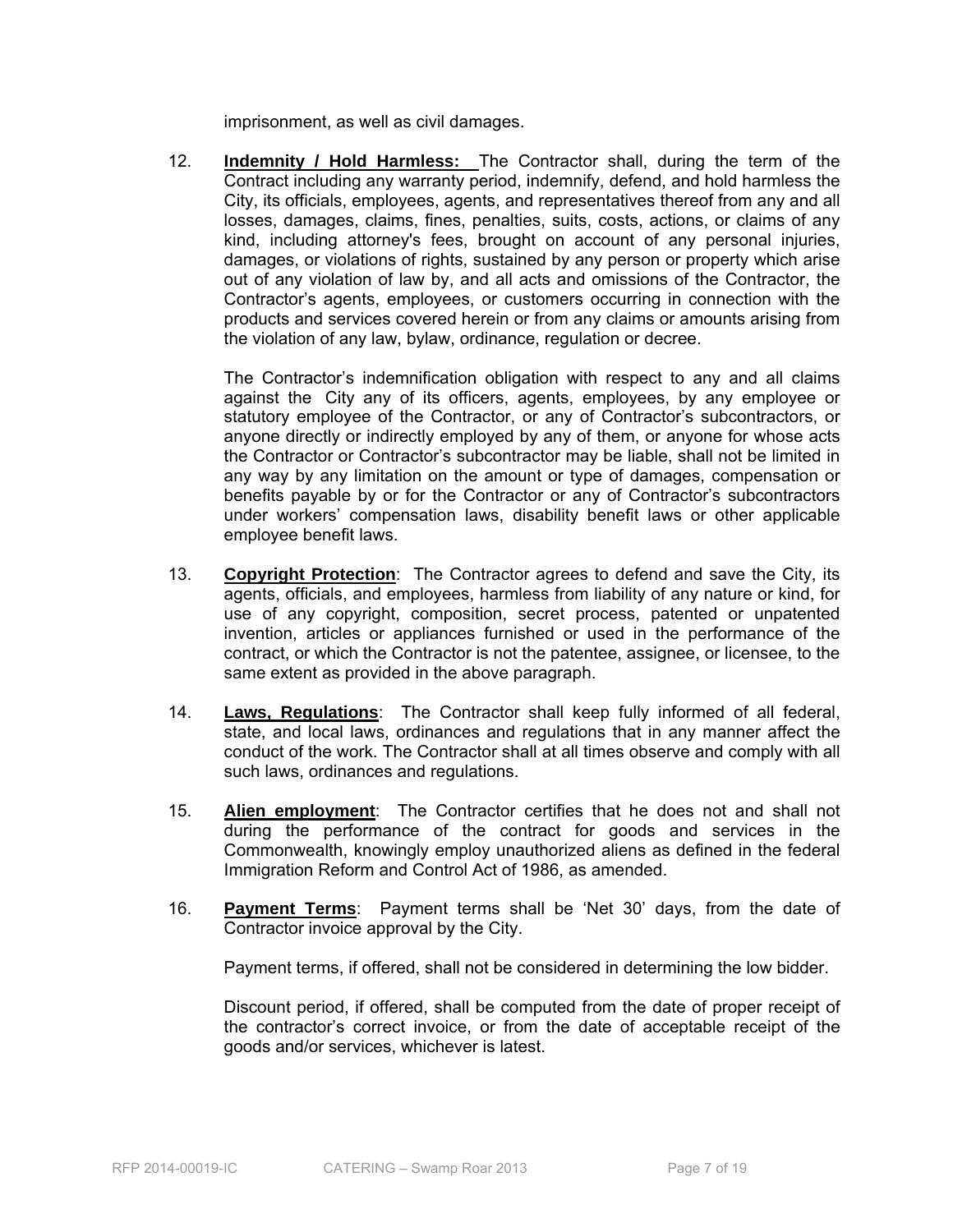The payment terms stated herein must appear on the contractor's invoice. Failure to comply with this requirement shall result in the invoice being returned to the contractor for correction.

 Late payment charges shall not exceed the allowable rate specified by the Commonwealth of Virginia Prompt Payment Act. (1% per month)

 Contractor shall submit invoices in duplicate, such statement to include detailed breakdown of all charges, and shall be based on completion of tasks or deliverables.

 Individual Contractors shall provide their social security numbers, and proprietorships, partnerships, and corporations shall provide their federal employer identification number on their submittal.

 The City prefers to make payment with the City's Purchasing Card, or if that is not possible, then by electronic funds transfer. Typically this enables faster payments to the Contractor. Are you willing and able to accept this type of payment?

City Purchasing Card Yes\_\_\_\_ No\_\_\_\_

- 17. **Availability of Funds**: A contract shall be deemed in force only to the extent of appropriations available to each department for the purchase of such goods and/or services. The City's extended obligations on those contracts that envision extended funding through successive fiscal periods shall be contingent upon actual appropriations for the following years.
- 18. **Appeals Procedure**: Upon your request, administrative appeals information will be provided that shall be used for hearing protests of a decision to award, or an award, appeals from refusal to allow withdrawal of bids, appeals from disqualification, appeals for debarment or suspension, or determination of nonresponsibility and appeals from decision or disputes arising during the performance of a contract. To be timely all appeals shall be made within the time periods set forth by the Virginia Public Procurement Act, §2.2-4357, et seq. Contact the buyer at once for assistance.
- 19. **Faith-based Organizations**: The City of Suffolk does not discriminate against faith-based organizations.
- 20. **Anti-Discrimination**: By submitting their bids, bidders certify to the City that they will conform to the provisions of the Federal Civil Rights Act of 1964, as amended, as well as the Virginia Fair Employment Contracting Act of 1975, as amended, where applicable, the Virginians with Disabilities Act, the Americans with Disabilities Act and 2.2-4311 of the Virginia Public Procurement Act (VPPA). If the award is made to a faith-based organization, the organization shall not discriminate against any recipient of goods, services, or disbursements made pursuant to the contract on the basis of the recipient's religion, religious belief, refusal to participate in a religious practice, or on the basis of race, age, color, gender or national origin and shall be subject to the same rules as other organizations that contract with public bodies to account for the use of the funds provided; however, if the faith-based organization segregates public funds into separate accounts, only the accounts and programs funded with public funds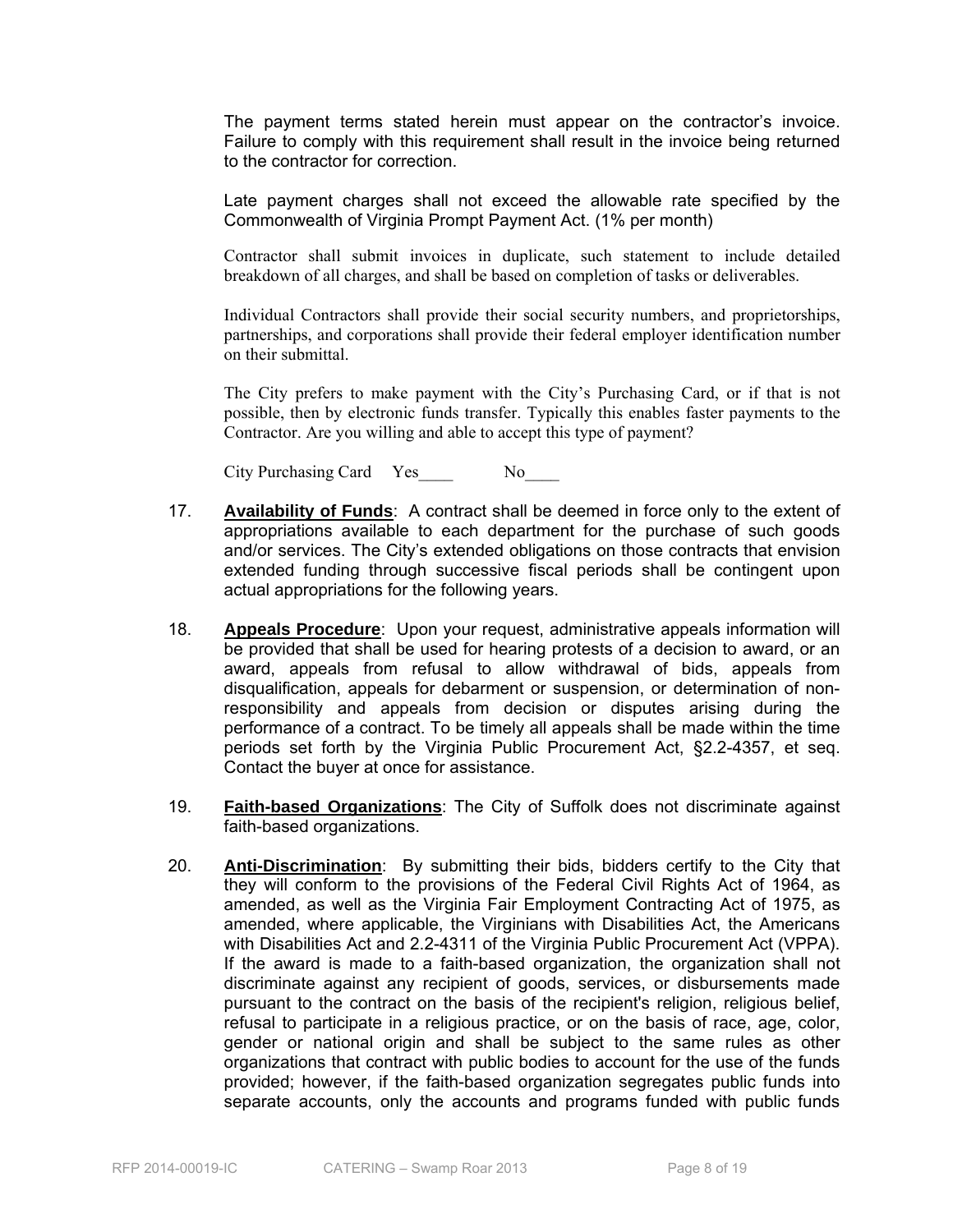shall be subject to audit by the public body. (Code of Virginia 2.2.4343.1E).

In every contract over \$10,000 shall include the following provisions:

- 1. During the performance of this contract, the Contractor agrees as follows:
	- a. The Contractor will not discriminate against any employee or applicant for employment because of race, religion, color, sex, national origin, age, disability, service disabled veterans or any other basis prohibited by state law relating to discrimination in employment, except where there is a bona fide occupational qualification reasonably necessary to the normal operation of the Contractor. The Contractor agrees to post in conspicuous places, available to employees and applicants for employment, notices setting forth the provisions of this nondiscrimination clause.
	- b. The Contractor, in all solicitations or advertisements for employees placed by or on behalf of the Contractor, will state that such Contractor is an equal opportunity employer.
	- c. Notices, advertisements and solicitations placed in accordance with federal law, rule or regulation shall be deemed sufficient for the purpose of meeting these requirements.
- 2. The Contractor will include the provisions of Section a., b., and c. above in every subcontract or purchase order over \$10,000, so that the provisions will be binding upon each subcontractor or vendor.
- 21. **Drug-Free Workplace**: During the performance of this contract, the Contractor agrees to (1) provide a drug-free workplace for the Contractor's employees; (2) post in conspicuous place, available to employees and applicants for employment, a statement notifying employees that the unlawful manufacture, sale, distribution, dispensation, possession, or use of a controlled substance or marijuana is prohibited in the Contractor's workplace and specifying the actions that will be taken against employees for violations of such prohibition; (3) state in all solicitation or advertisement for employees placed by or on behalf of the Contractor that the Contractor maintains a drug-free workplace; and (4) include the provisions of the foregoing clauses in every subcontract or purchase order of over \$10,000, so that the provisions will be binding upon each subcontractor or vendor.

For the purposes of this section, "drug-free workplace" means a site for the performance of work done in connection with a specific contract awarded to a Contractor, the employees of whom are prohibited from engaging in the unlawful manufacture, sale, distribution, dispensation, possession or use of any controlled substance or marijuana during the performance of the contract.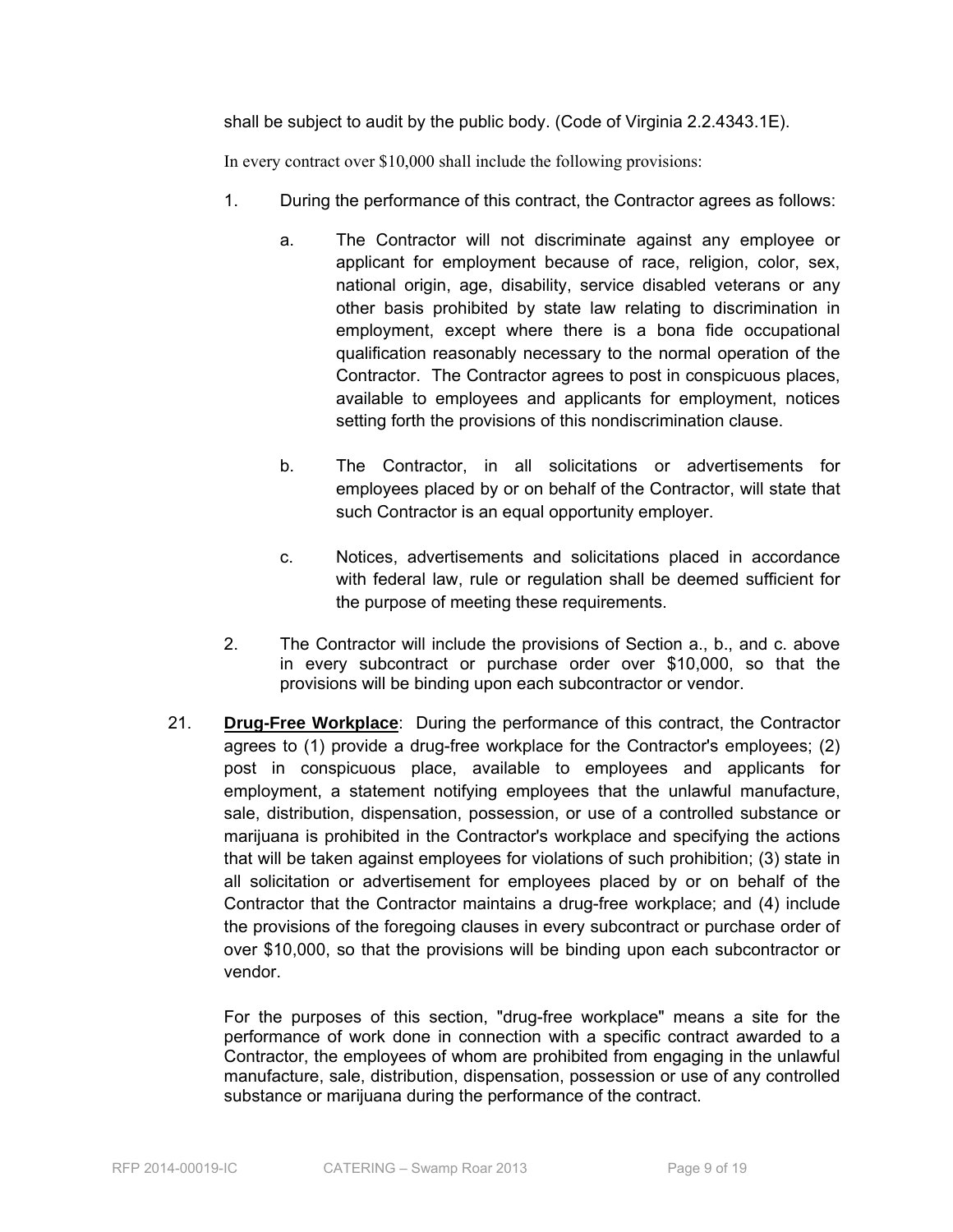- 22. **Assignment of Contract**: A contract shall not be assignable by the Contractor, in whole or in part, without the written consent of the City.
- 23. **Independent Contractor**: The Contractor and any employees, agents, or other persons or entities acting on behalf of the Contractor shall act in an independent capacity and not as officers, employees, or agents of the City.
- 24. **Governing Law**: This Agreement is made, entered into, and shall be performed in the City of Suffolk, Virginia, and shall be governed by the applicable laws of the Commonwealth of Virginia without regard to its conflict of law rules. In the event of litigation concerning this Agreement, the parties agree to the exclusive jurisdiction and venue of the Circuit Court of the City of Suffolk, Virginia; however, in the event that the federal court has jurisdiction over the matter, then the parties agree to the exclusive jurisdiction and venue of the U.S. District Court for the Eastern District of Virginia, Norfolk Division.

The Contractor shall not cause a delay in services because of the pending or during litigation proceedings, except with the express, written consent of the City or written instruction/order from the Court.

- 25. **Severability**: If any provision of this contract or the application thereof to any person or circumstances shall to any extent be invalid or unenforceable, the remainder of this contract, or the application of such provision to persons or circumstances other than those which it is invalid or unenforceable, shall not be affected hereby, and each provision of this contract shall be valid and enforced to the full extent permitted by law.
- 26. **Termination for Convenience**: The City may at any time, and for any reason, terminate this Contract by written notice to Contractor specifying the termination date, which shall be not less than thirty (30) days from the date such notice is mailed.

 Notice shall be given to Contractor by certified mail/return receipt requested at the address set forth in Contractor's Bid Proposal or as provided in this Contract. In the event of such termination, Contractor shall be paid such amount as shall compensate Contractor for the work satisfactorily completed, and accepted by the City, at the time of termination. If the City terminates this Contract, Contractor shall withdraw its personnel and equipment, cease performance of any further work under this Contract, and turn over to the City any work completed or in process for which payment has been made.

27. **Termination for Cause**: In the event that Contractor shall for any reason or through any cause be in default of the terms of this Contract, the City may give Contractor written notice of such default by certified mail/return receipt requested at the address set forth in Contractor's Bid/Proposal or as provided in this Contract.

 Unless otherwise provided, Contractor shall have ten (10) days from the date such notice is mailed in which to cure the default. Upon failure of Contractor to cure the default, the City may immediately cancel and terminate this Contract as of the mailing date of the default notice.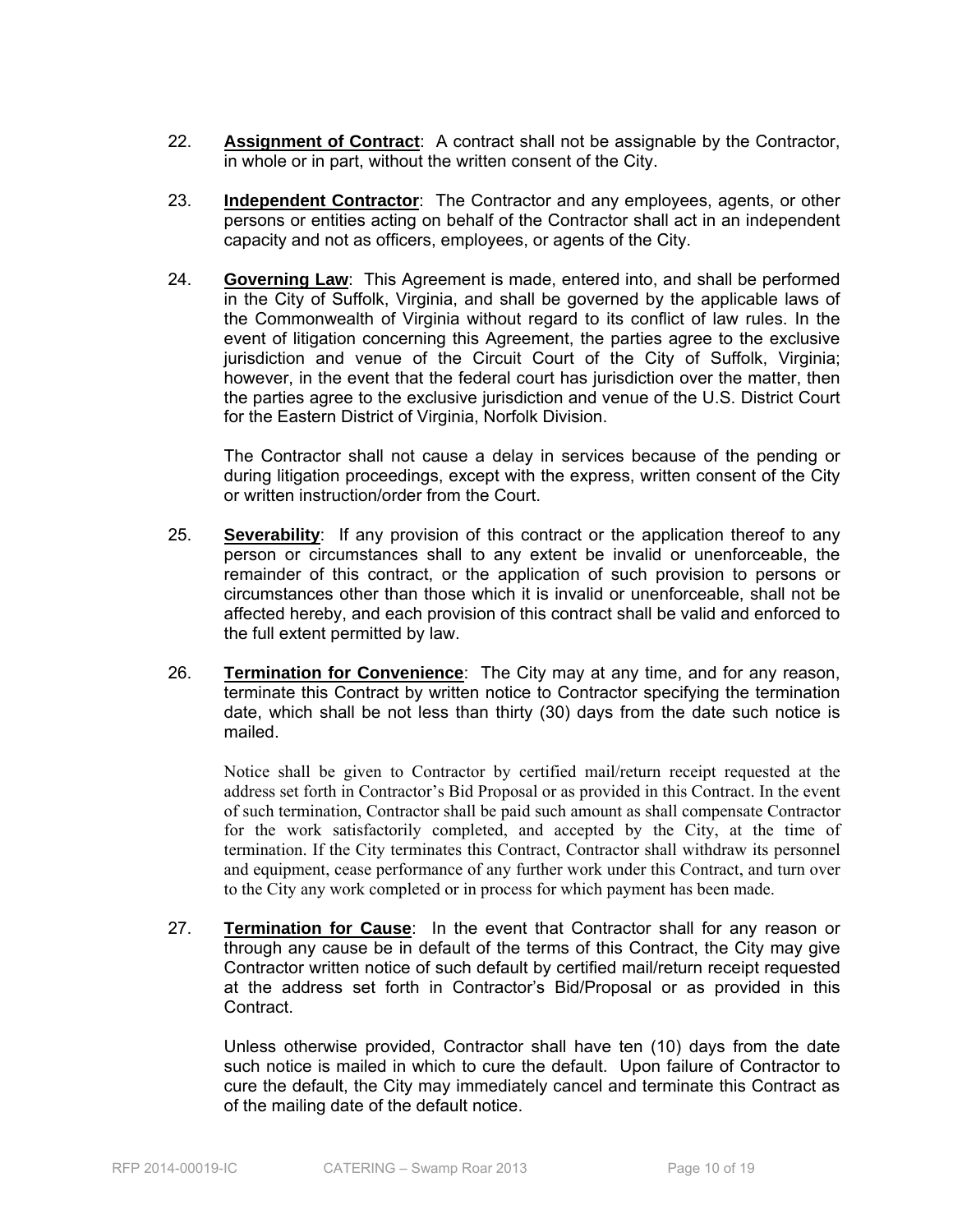Upon termination, Contractor shall withdraw its personnel and equipment, cease performance of any further work under the Contract, and turn over to the City any work in process for which payment has been made. In the event of violations of law, safety or health standards and regulations, this Contract may be immediately cancelled and terminated by the City and provisions herein with respect to opportunity to cure default shall not be applicable.

- 28. **Rights and Remedies Not Waived**: In no event shall the making by the City of any payment to the Contractor, or the waiver by the City of any provision under this contract including any obligation of the Contractor, constitute or be construed as a waiver by the City of any other provision, obligation, breach of covenant, or any default which may exist under this contract on the part of the Contractor, and the making of any such payment by the City while any such breach or default exists shall not impair or prejudice any right or remedies available to the City.
- 29. **Entire Agreement**: This contract and any additional or supplementary documents incorporated herein by reference contain all the terms and conditions agreed upon by the parties hereto, and no other agreements, oral or otherwise, regarding the subject matter of this contract or any part thereof shall have any validity or bind any of the parties hereto. This contract shall not be modified, altered, changed or amended unless in writing and signed by the parties hereto.
- 30. **Conflicts of Interests**: Contractor shall not accept or receive commissions or other payments from third parties for soliciting, negotiating, procuring, or effecting insurance on behalf of the City.
- 31. **Responsibility of Contractor**: The Contractor shall, without additional costs or fee to the City, correct or revise any errors or deficiencies in his performance. Neither the City's review, approval or acceptance of, nor payment for any of the services required under this Agreement shall be deemed a waiver of rights by the City, and the Contractor shall remain liable to the City for all costs which are incurred by the City as a result of the Contractor's negligent performance of any of the services furnished under this Agreement.
- 32. **Changes and Additions**: It shall be the responsibility of the Contractor to notify the City, in writing, of any necessary modifications or additions in the Scope of this Agreement. Compensation for changes or additions in the Scope of this Agreement will be negotiated and approved by the City, in writing.
	- 8.1 It is understood and agreed to by both the City and the Contractor that such modifications or additions to this Agreement shall be made only by the full execution of the City's standard Agreement change order form. Furthermore, it is understood and agreed by both parties that any work done by the Contractor on such modification or addition to this Agreement prior to the City's execution of its standard Agreement change order form shall be at the total risk of the Contractor and said work may not be compensated by the City.
- 33. **Exemption from Taxes**: The City is exempt from State Sales Tax and Federal Excise Tax. Tax Exemption Certificate indicating the City's tax exempt status will be furnished by the City of Suffolk.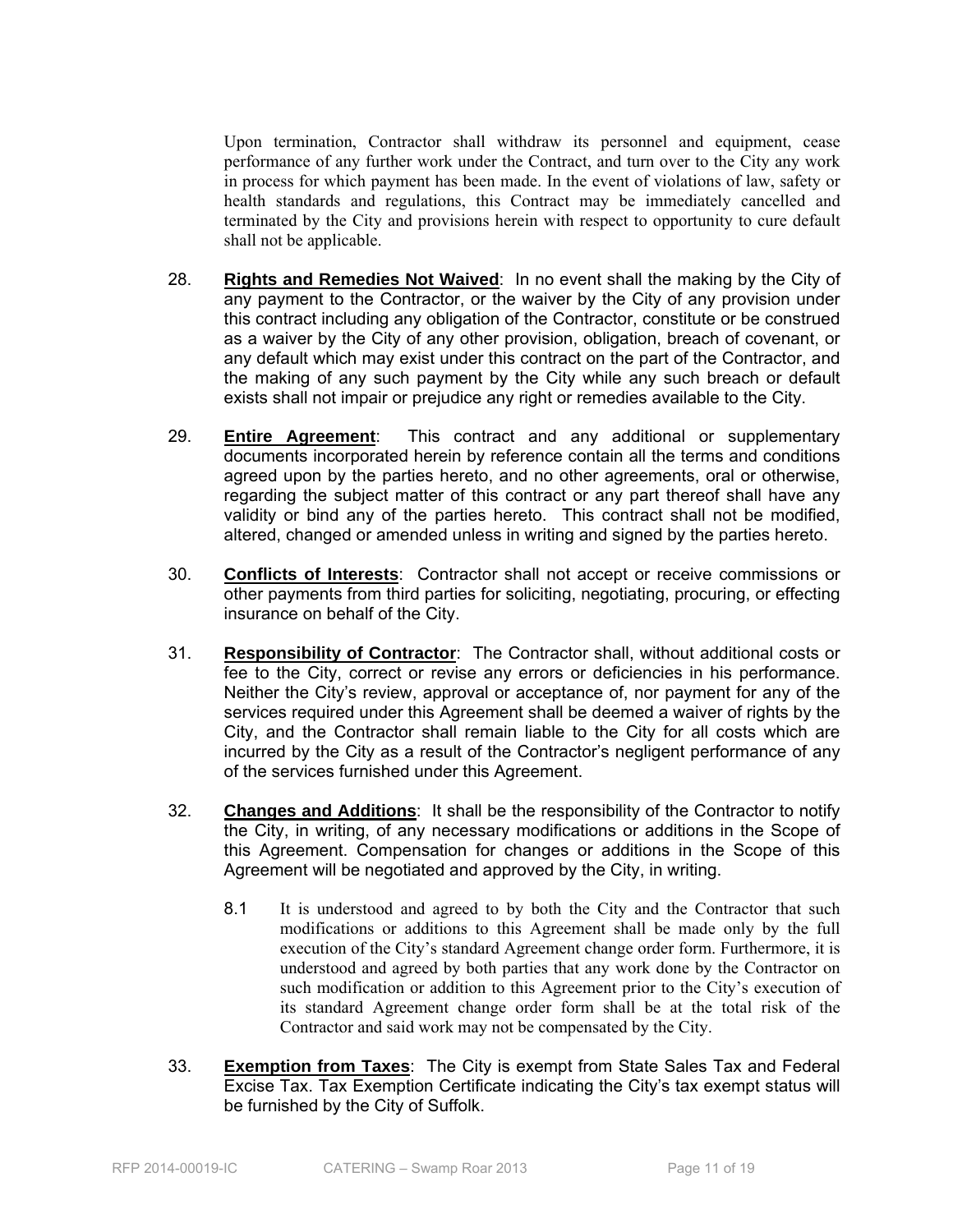- 34. **Debarment Status**: By submitting a bid, bidders certify that they are not currently debarred by the Commonwealth of Virginia from submitting bids or proposals on contracts for the type of goods and/or services covered by this solicitation, nor are they an agent of any person or entity that is currently so debarred.
- 35. **Safety**: All Contractors and subcontractors performing services for the City are required and shall comply with all Occupational Safety and Health Administration (OSHA), State and City Safety and Occupational Health Standards and any other applicable rules and regulations. Also all Contractors and subcontractors shall be held responsible for the safety of their employees and any unsafe acts or conditions that may cause injury or damage to any persons or property within and around the work site area under this contract.
- 36. **License Requirement**: All firms doing business in the City of Suffolk are required to be licensed in accordance with the City of Suffolk business license ordinance. Wholesale and retail merchants without a business location in the City of Suffolk are exempt from this requirement. Any questions concerning business licenses should be directed to the Commissioner of the Revenue's Office, telephone (757) 514-4260.
- 37. **Bidder Qualifications**: Only bids from established contractors for work similar in scope to work herein shall be considered; the City reserves the right to request specific reference information prior to award. Bidder shall demonstrate that he has adequate and appropriate manpower, tools and equipment to respond and perform in accordance with the provisions herein. Specific Bidder Qualifications may be required for some projects and if so, will be provided by the City.
- 38. **Disqualification:** The City may, at its option, disqualify a bidder and reject his bid for cause. Reasons deemed to be sufficient for this action shall include, but not be limited to, the following:
	- Evidence of collusion among bidders.
	- Interest by any bidder in more than one bid submitted. This restriction does not apply to subcontractors.
	- Default on any previous contract.
	- For unreasonable failure to complete a previous contract within the specified time or for being in arrears on an existing contract without reasonable cause for being in arrears.
	- Inability to perform as revealed by an investigation of the Bidder's financial statement, experience and/or plant and equipment.
	- The bidder does not meet project-specific requirements, as identified in the Contract Documents.
	- The bidder cannot meet required delivery requirements.
	- Prohibited contact with City representatives as restricted herein. (see #45)
	- Bidder is in arrears on taxes or other money owed to the City.
	- Bidder is nonresponsive or nonresponsible.
- 39. **Pricing to be F.O.B. Destination Freight Allowed:** Pricing shall be F.O.B. destination-freight included for all competitive bids. F.O.B. Destination-Freight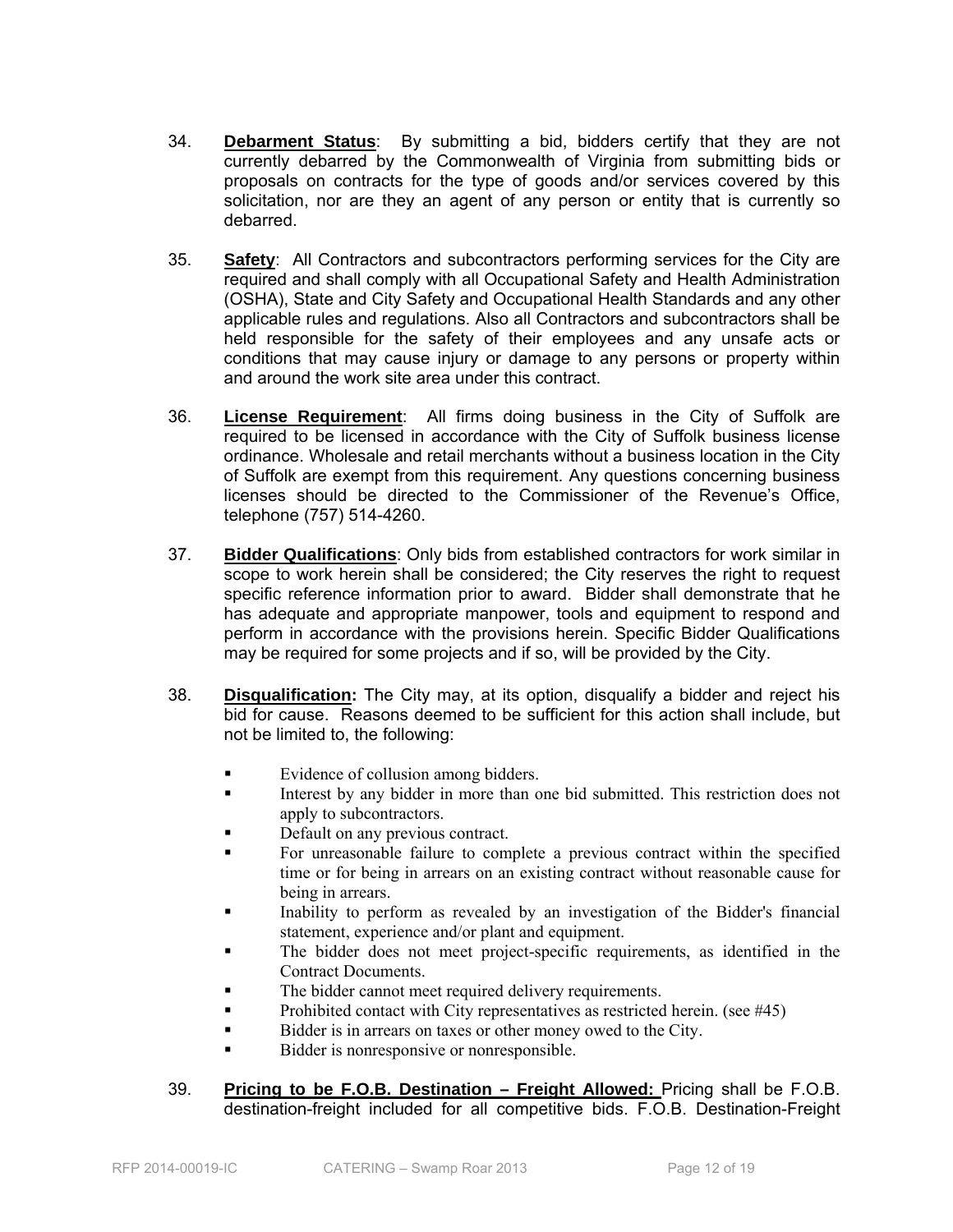Included shall include all shipping costs to the City location(s) at the unit cost. No additional shipping charges shall be allowed.

- 40. **Competition Intended**: It is the City's intent that the Invitation for Bid (IFB) permits competition. It shall be the bidder's responsibility to advise the Buyer in writing if any language requirement, specification, etc., or any combination thereof, inadvertently restricts or limits the requirements stated in this IFB to a single source. Such notification must be received by the Contract Officer prior to the date set for bids to close.
- 41. **Default on Taxes:** No bid or proposal will be accepted from or Contract awarded to any person, firm or corporation that is in arrears, or is in default to the City upon any debt or Contract, or that is a defaulter as surety, or otherwise upon any obligation to the City.
- 42. **Informalities:** The City reserves the right to waive any informality in an otherwise responsive bid by a responsible bidder. There is no requirement that the City make such a waiver if it is deemed in the City's interest to not make such a waiver. No clearly stated requirements of a bid may be waived as an informality.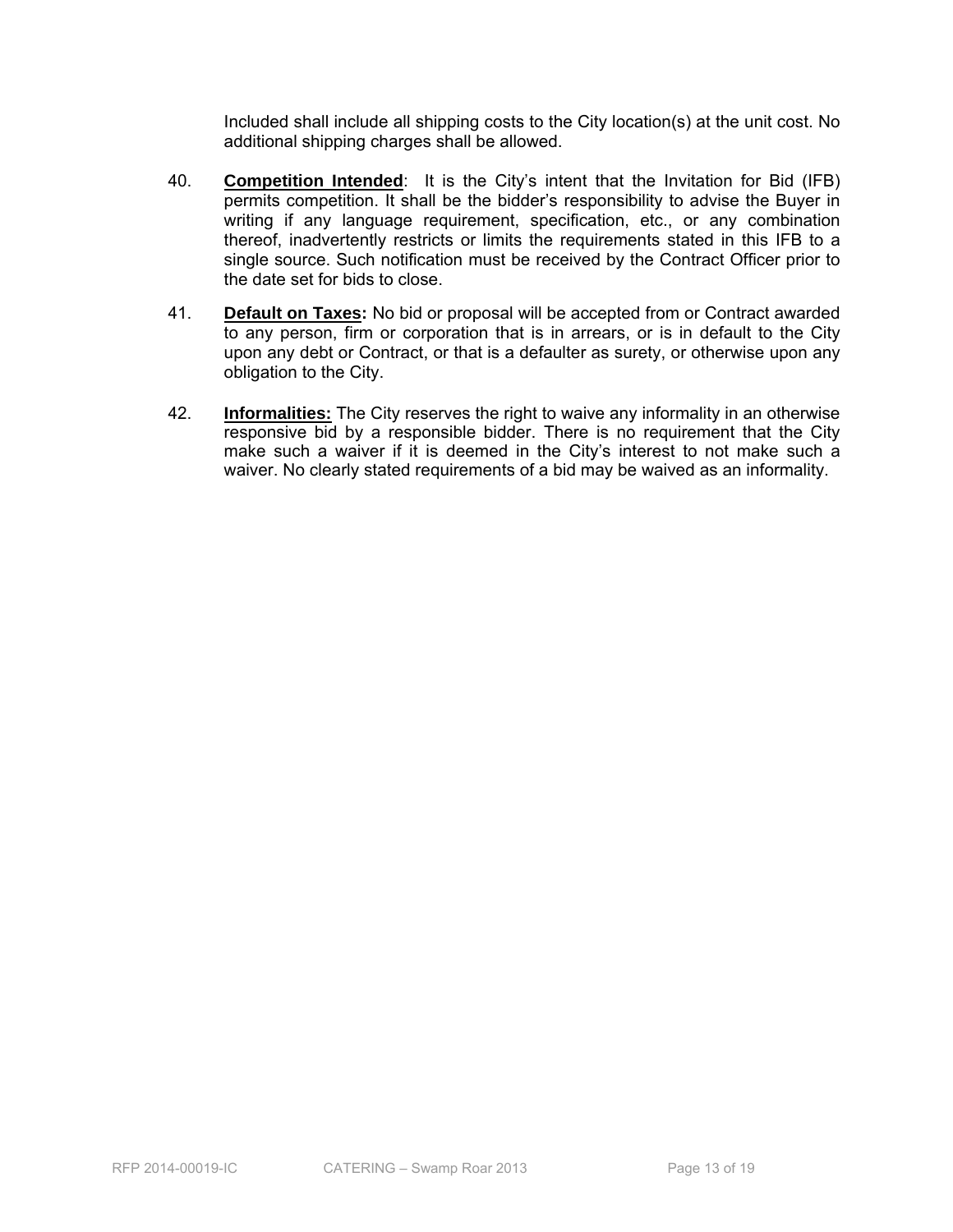## INSURANCE REQUIREMENTS

The successful bidder shall procure, maintain, and provide proof of, insurance coverage for injuries to persons and/or property damage as may arise from or in conjunction with, the work performed on behalf of the City by the bidder, his agents, representatives, employees or subcontractors. Proof of coverage as contained herein shall consist of all policies, endorsements, declaration pages, and certificates of insurance and shall be submitted fifteen (15) days prior to the commencement of work, and such coverage shall be maintained by the offeror for the duration of the contract period; for occurrence policies. Claims made policies must be in force or that coverage purchased for three (3) years after delivery date.

a. General Liability

Coverage shall be as broad as: Comprehensive General Liability endorsed to include Broad Form, Commercial General Liability form including Products/Completed Operations.

- 1. Minimum Limits, General Liability: \$1,000,000 General Aggregate Limit \$1,000,000 Products & Completed Operations \$1,000,000 Personal and Advertising Injury \$1,000,000 Each Occurrence Limit \$1,000,000 Fire Damage Limit \$ 500,000 Medical Expense Limit
- b. Automobile Liability

Coverage sufficient to cover all vehicles owned, used, or hired by the offeror, his agents, representatives, employees or subcontractors.

- 1. Minimum Limits, Automobile Liability: \$1,000,000 Combined Single Limit \$1,000,000 Each Occurrence Limit \$ 500,000 Medical Expense Limit
- c. Workers' Compensation

Limits as required by the Workers' Compensation Act of Virginia. Employers Liability, \$1,000,000.

d. Umbrella/Excess Liability

\$1,000,000 umbrella/excess liability coverage

- e. Coverage Provisions
	- 1. All deductibles or self-insured retention shall appear on the declaration pages, endorsements, and/or policies provided.
	- 2. The City of Suffolk, its' officers/officials, employees, agents and volunteers shall be added as "additional insured" as their interests may appear. A copy of all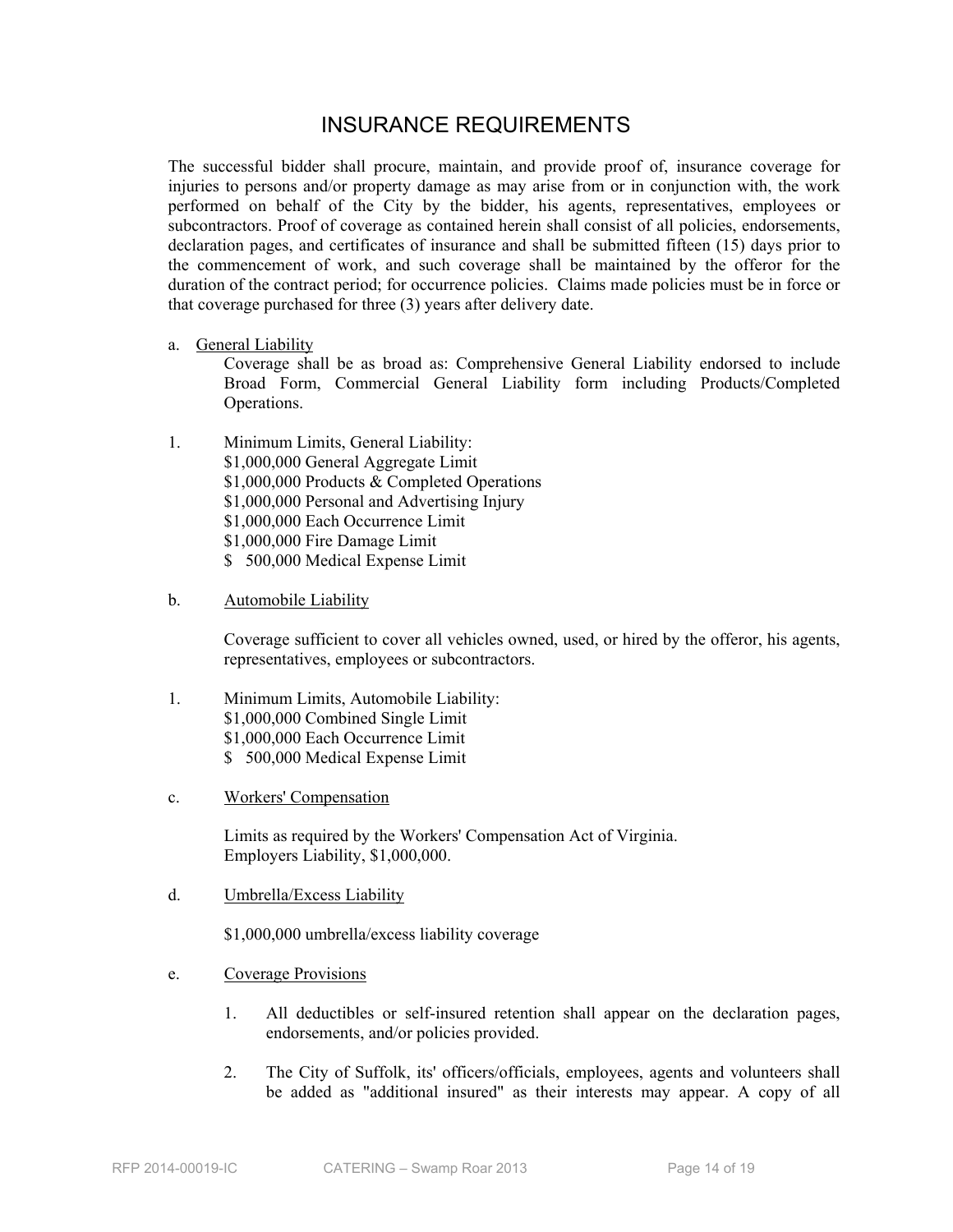endorsements, declaration pages, and policies that address additional insured shall be provided. This provision does not apply to Professional Liability or Workers' Compensation/Employers' Liability.

- 3. The offeror's insurance shall be primary over any applicable insurance or selfinsurance maintained by the City.
- 4. Shall provide thirty (30) days written notice to the City before any cancellation, suspension, or void of coverage in whole or part, where such provision is reasonable.
- 5. All coverage for subcontractors of the offeror shall be subject to all of the requirements stated herein.
- 6. All deductibles or self-insured retention shall appear on the declaration page(s), endorsement(s), and/or policies and shall be subject to approval by the City. At the option of the City, either; the insurer shall reduce or eliminate such deductible or self- insured retention; or the offeror shall be required to procure a bond guaranteeing payment of losses and related claims expenses.
- 7. Failure to comply with any reporting provisions of the policy(s) shall not affect coverage provided the City, its' officers/officials, agents, employees and volunteers.
- 8. The insurer shall agree to waive all rights of subrogation against the City, its' officers/officials, agents, employees or volunteers for any act, omission or condition of premises which the parties may be held liable by reason of negligence.
- 9. The offeror shall furnish the City with all certificates of insurance, endorsements, declaration pages, and policies affecting coverage. All documents are to be signed by a person authorized by the insurance company(s) to bind coverage on its' behalf, if executed by a broker, notarized copy of authorization to bind, or certify coverage must be attached.
- 10. All insurance shall be placed with insurers maintaining an A.M. Best rating of no less than an A:VII. If A.M. Best rating is less than A:VII, approval must be received from City's Risk Officer.

All coverage designated herein shall be as broad as the Insurance Services Office (ISO) forms filed for use with the Commonwealth of Virginia.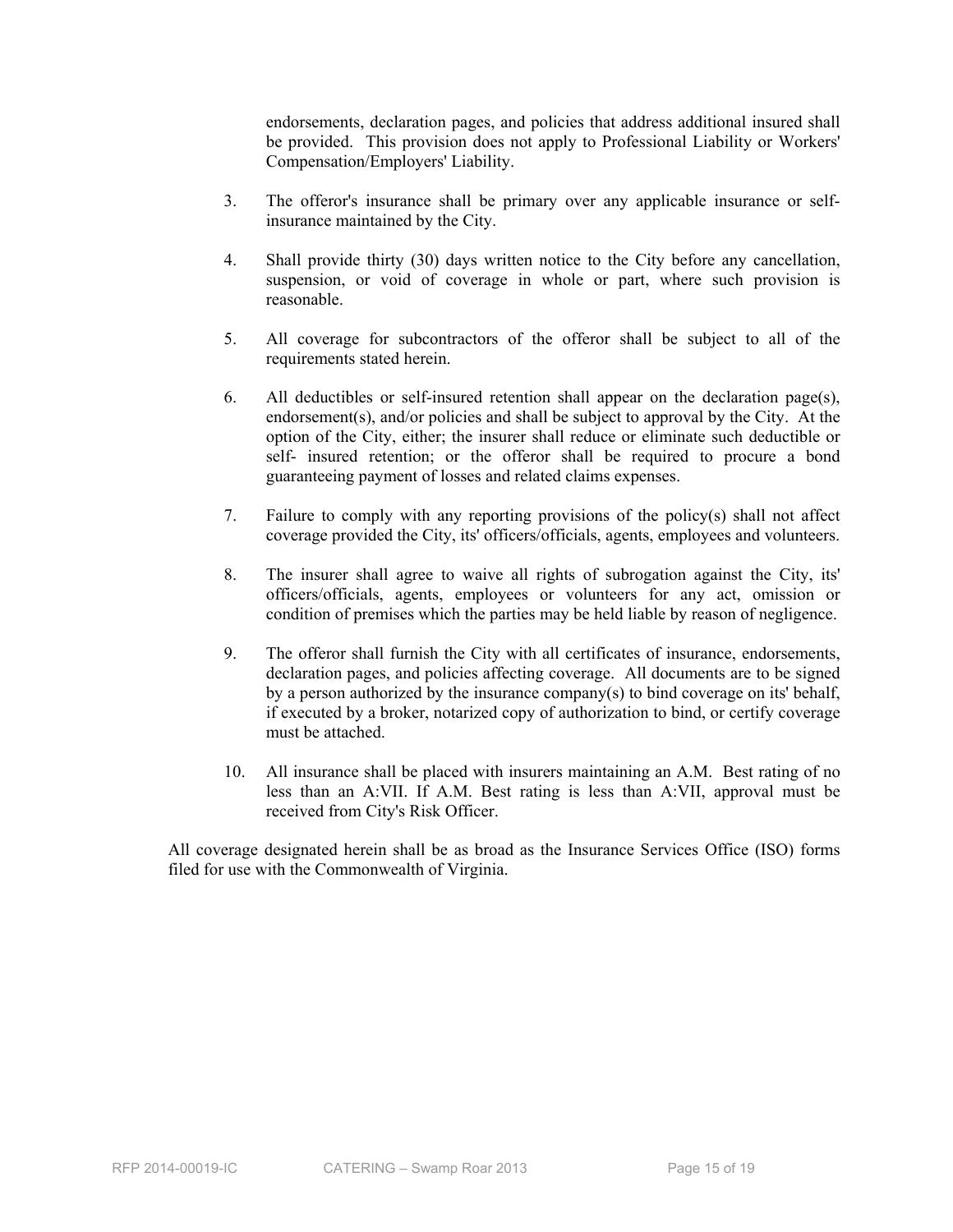| Company Name             |                 |
|--------------------------|-----------------|
| Address                  |                 |
|                          |                 |
| Person Quoting           | Title           |
| Telephone No.            | Fax             |
|                          | Cell Phone $\#$ |
| Soc. Security # or FIN # |                 |

I certify that this bid is made without prior understanding, agreement, or connection with any corporation, firm, or person submitting a bid for the same equipment/materials/ service and is in all respects fair and without collusion or fraud. I understand that collusive bidding is a violation of State and Federal law and can result in fines, prison sentences and civil damage awards. I agree to abide by all conditions of this bid and certify that I am authorized to sign this bid for the bidder.

I certify by my signature below that I have received the documents associated with this bid and understand that the review for completeness of these bid documents and the understanding and comprehension of the bid specifications is solely my responsibility; based on this, by my signature below I waive all rights to further claims against the City of Suffolk that the document were incomplete or not understandable.

I certify that the bidder represented herein is eligible to bid with respect to all applicable sections of State and Local Government Conflict of Interest Act, Code of Virginia, Section 2.1-639.1 et. seq.

| <b>Signature</b> | au |
|------------------|----|
|------------------|----|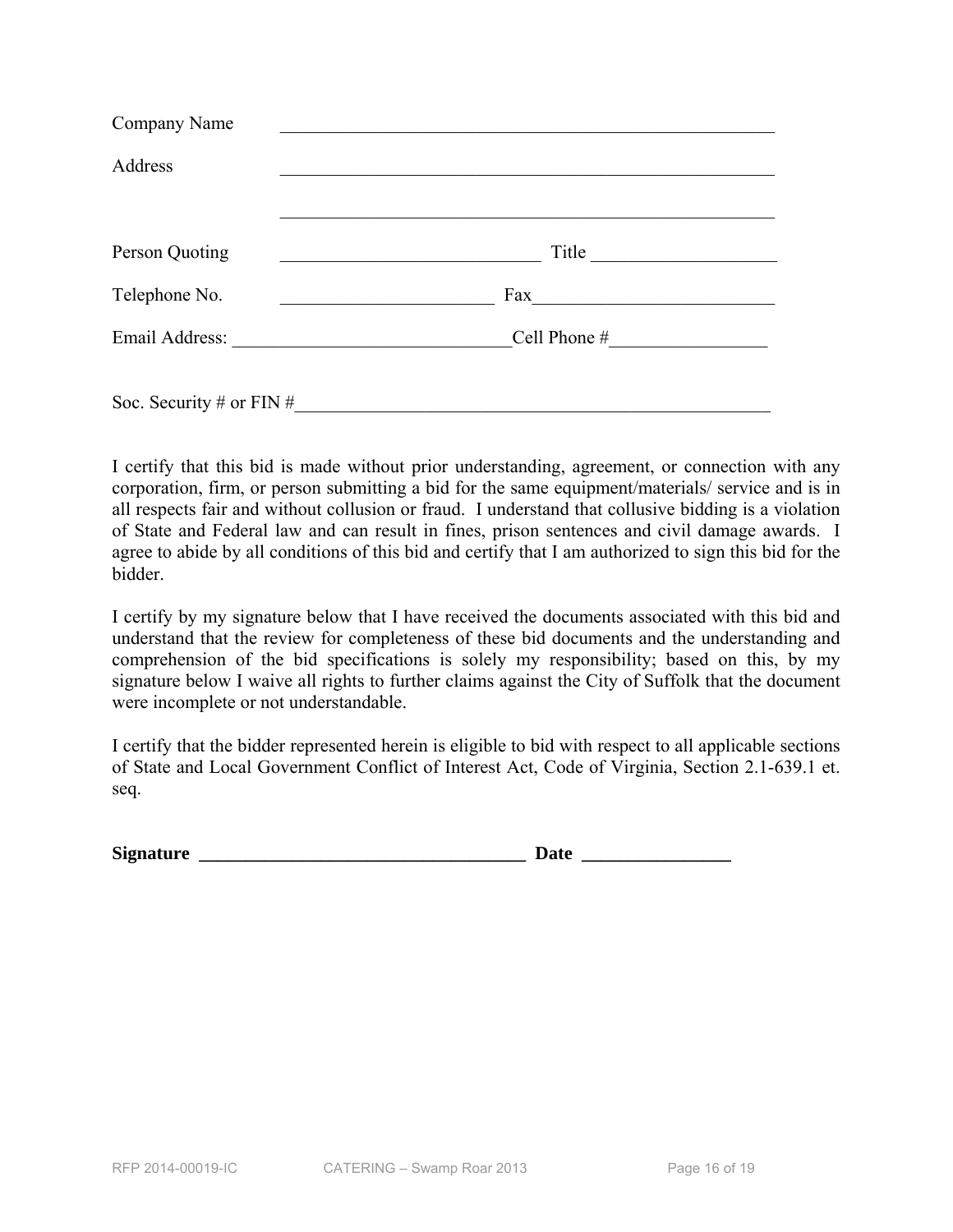#### **ANTICOLLUSION/NONDISCRIMINATION/DRUG FREE WORKPLACE CLAUSES**

#### **ANTICOLLUSION CLAUSE:**

IN THE PREPARATION AND SUBMISSION OF THIS BID, SAID BIDDER DID NOT EITHER DIRECTLY OR INDIRECTLY ENTER INTO ANY COMBINATION OR ARRANGEMENT WITH ANY PERSON, FIRM OR CORPORATION, OR ENTER INTO ANY AGREEMENT, PARTICIPATE IN ANY COLLUSION, OR OTHERWISE TAKE ANY ACTION IN THE RESTRAINT OF FREE, COMPETITIVE BIDDING IN VIOLATION OF THE SHERMAN ACT (15 U.S.C. SECTION 1), SECTIONS 59.1-9.1 THROUGH 59.1- 9.17 OR SECTIONS 59.1-68.6 THROUGH 59.1-68.8 OF THE CODE OF VIRGINIA.

THE UNDERSIGNED BIDDER HEREBY CERTIFIES THAT THIS AGREEMENT, OR ANY CLAIMS RESULTING THEREFROM, IS NOT THE RESULT OF, OR AFFECTED BY, ANY ACT OF COLLUSION WITH, OR ANY ACT OF, ANOTHER PERSON OR PERSONS, FIRM OR CORPORATION ENGAGED IN THE SAME LINE OF BUSINESS OR COMMERCE; AND, THAT NO PERSON ACTING FOR, OR EMPLOYED BY, THE CITY OF SUFFOLK HAS AN INTEREST IN, OR IS CONCERNED WITH, THIS BID; AND, THAT NO PERSON OR PERSONS, FIRM OR CORPORATION OTHER THAN THE UNDERSIGNED, HAVE, OR ARE, INTERESTED IN THIS BID.

#### **DRUG-FREE WORKPLACE:**

DURING THE PERFORMANCE OF THIS CONTRACT, THE CONTRACTOR AGREES TO (I) PROVIDE A DRUG-FREE WORKPLACE FOR THE CONTRACTOR'S EMPLOYEES; (II) POST IN CONSPICUOUS PLACES, AVAILABLE TO EMPLOYEES AND APPLICANTS FOR EMPLOYMENT, A STATEMENT NOTIFYING EMPLOYEES THAT THE UNLAWFUL MANUFACTURE, SALE, DISTRIBUTION, DISPENSATION, POSSESSION, OR USE OF A CONTROLLED SUBSTANCE OR MARIJUANA IS PROHIBITED IN THE CONTRACTOR'S WORKPLACE AND SPECIFYING THE ACTIONS THAT WILL BE TAKEN AGAINST EMPLOYEES FOR VIOLATIONS OF SUCH PROHIBITION; (III) STATE IN ALL SOLICITATIONS OR ADVERTISEMENTS FOR EMPLOYEES PLACED BY OR ON BEHALF OF THE CONTRACTOR THAT THE CONTRACTOR MAINTAINS A DRUG-FREE WORKPLACE; AND (IV) INCLUDE THE PROVISIONS OF THE FOREGOING SECTIONS I, II, AND III IN EVERY SUBCONTRACT OR PURCHASE ORDER OF OVER \$10,000, SO THAT THE PROVISIONS WILL BE BINDING UPON EACH SUBCONTRACTOR OR VENDOR.

FOR THE PURPOSE OF THIS SECTION, "DRUG-FREE WORKPLACE" MEANS A SITE FOR THE PERFORMANCE OR WORK DONE IN CONNECTION WITH A SPECIFIC CONTRACT AWARDED TO A CONTRACTOR IN ACCORDANCE WITH THIS CHAPTER, THE EMPLOYEES OF WHOM ARE PROHIBITED FROM ENGAGING IN THE UNLAWFUL MANUFACTURE, SALE, DISTRIBUTION, DISPENSATION, POSSESSION OR USE OF ANY CONTROLLED SUBSTANCE OR MARIJUANA DURING THE PERFORMANCE OF THE CONTRACT.

#### **NONDISCRIMINATION CLAUSE:**

- 1. EMPLOYMENT DISCRIMINATION BY BIDDER SHALL BE PROHIBITED.
- 2. DURING THE PERFORMANCE OF THIS CONTRACT, THE SUCCESSFUL BIDDER SHALL AGREE AS FOLLOWS:
	- A. THE BIDDER, WILL NOT DISCRIMINATE AGAINST ANY EMPLOYEE OR APPLICANT FOR EMPLOYMENT BECAUSE OF RACE, RELIGION, COLOR, SEX, NATIONAL ORIGIN, AGE, DISABILITY, OR ANY OTHER BASIS PROHIBITED BY STATE LAW RELATING TO DISCRIMINATION IN EMPLOYMENT, EXCEPT WHERE THERE IS A BONA FIDE OCCUPATIONAL QUALIFICATION/CONSIDERATION REASONABLY NECESSARY TO THE NORMAL OPERATION OF THE BIDDER. THE BIDDER AGREES TO POST IN CONSPICUOUS PLACES, AVAILABLE TO EMPLOYEES AND APPLICANTS FOR EMPLOYMENT, NOTICES SETTING FORTH THE PROVISIONS OF THIS NONDISCRIMINATION CLAUSE.
	- B. THE BIDDER, IN ALL SOLICITATIONS OR ADVERTISEMENTS FOR EMPLOYEES PLACED ON BEHALF OF THE BIDDER, WILL STATE THAT SUCH BIDDER IS AN EQUAL OPPORTUNITY EMPLOYER.
	- **C.** NOTICES, ADVERTISEMENTS, AND SOLICITATIONS PLACED IN ACCORDANCE WITH FEDERAL LAW, RULE OR REGULATION SHALL BE DEEMED SUFFICIENT FOR THE PURPOSE OF MEETING THE REQUIREMENTS OF THIS SECTION.
	- D. BIDDER WILL INCLUDE THE PROVISIONS OF THE FOREGOING SECTIONS A, B, AND C IN EVERY SUBCONTRACT OR PURCHASE ORDER OF OVER \$10,000, SO THAT THE PROVISIONS WILL BE BINDING UPON EACH SUBCONTRACTOR OR VENDOR.

| Name and Address of Bidder:                                                        | Date:                                                        |
|------------------------------------------------------------------------------------|--------------------------------------------------------------|
|                                                                                    | By:                                                          |
|                                                                                    | Signature In Ink                                             |
|                                                                                    |                                                              |
|                                                                                    | <b>Printed Name</b>                                          |
| Telephone Number: (                                                                |                                                              |
| Fax Phone Number: (                                                                | Title                                                        |
| FIN/SSN#:                                                                          |                                                              |
| Is your firm a "minority" business?<br>Yes No                                      | If yes, please indicate the "minority" classification below: |
| African American<br>Hispanic American<br>American Indian<br>Other; Please Explain: | Asian American<br>Eskimo<br>Aleut                            |
| Is your firm Woman Owned?<br>Yes<br>No                                             | Is your firm a Small Business?<br>No<br>Yes                  |
|                                                                                    |                                                              |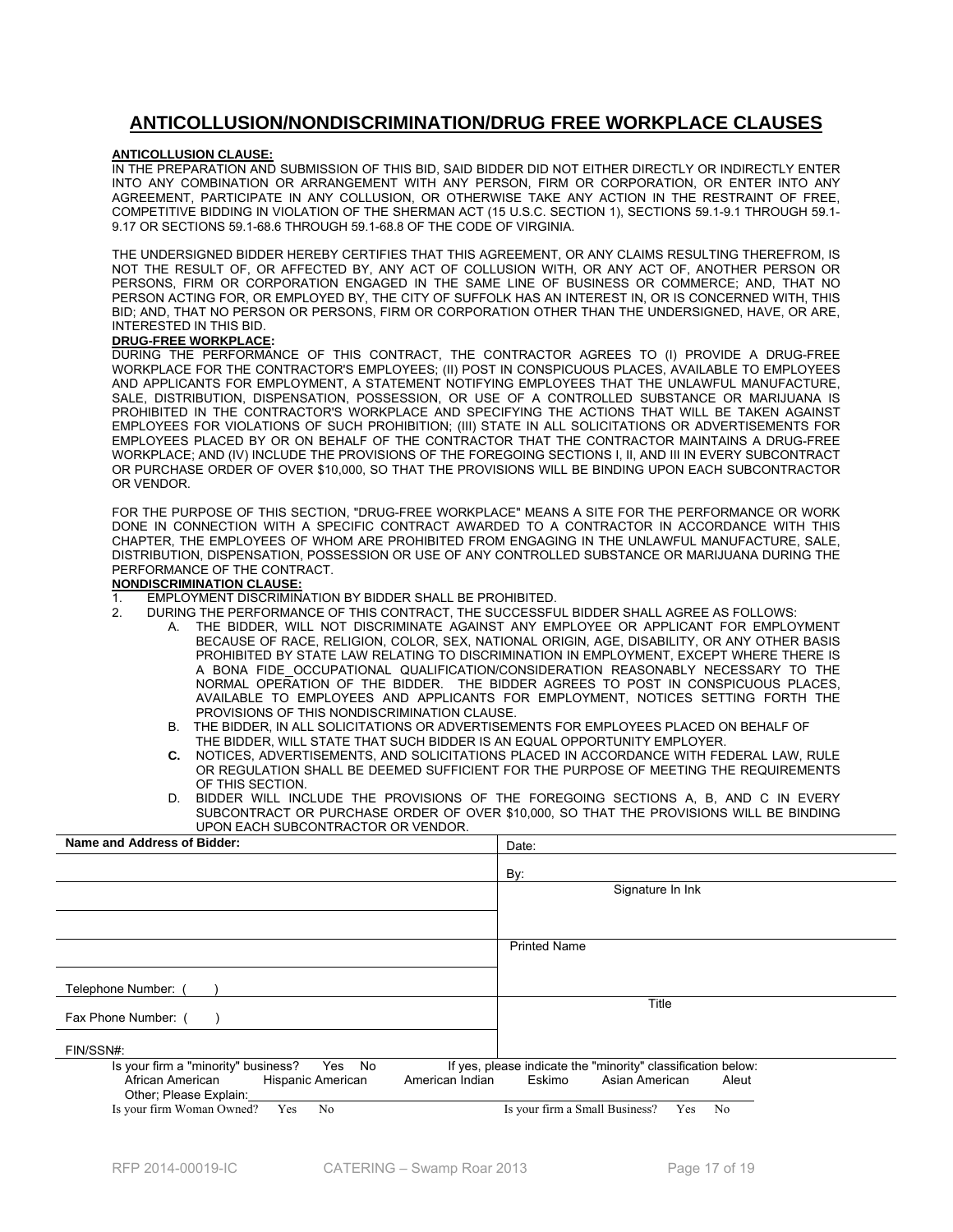#### PROOF OF AUTHORITY TO TRANSACT BUSINESS IN VIRGINIA THIS FORM MUST BE SUBMITTED WITH YOUR PROPOSAL/BID, FAILURE TO INCLUDE THIS FORM MAY RESULT IN REJECTION OF YOUR PROPOSAL/BID

Pursuant to Virginia Code §2.2-4311.2 an Offeror/Bidder organized or authorized to transact business in the Commonwealth pursuant to Title 13.1 or Title 50 of the Code of Virginia shall include in its proposal/bid the identification number issued to it by the State Corporation Commission ("SCC"). Any Offeror/Bidder that is not required to be authorized to transact business in the Commonwealth as a foreign business entity under Title 13.1 or Title 50 of the Code of Virginia or as otherwise required by law shall include in its proposal/bid a statement describing why the Offeror/Bidder is not required to be so authorized. Any Offeror/Bidder described herein that fails to provide the required information shall not receive an award unless a waiver of this requirement and the administrative policies and procedures establish to implement this section is granted by the City Manager, as applicable.

If this quote for goods or services is accepted by the City of Suffolk, Virginia the undersigned agrees that the requirements of the Code of Virginia Section §2.2-4311.2 have been met.

Please complete the following by checking the appropriate line that applies and providing the requested information.

A. Chieror/Bidder is a Virginia business entity organized and authorized to transact business in Virginia by the SCC and such vendor's Identification Number issued to it by the SCC is

 $\mathcal{L}_\text{max}$  and  $\mathcal{L}_\text{max}$  and  $\mathcal{L}_\text{max}$ B. Offeror/Bidder is an out-of-state (foreign) business entity that is authorized to transact business in Virginia by the SCC and such vendor's identification Number issued to it by the SCC is

C. Offeror/Bidder does not have an Identification Number issued to it by the SCC such vendor is not required to be authorized to transact business in Virginia by the SCC for the following reason(s): **Please attach additional sheets if you need to explain why such Offeror/Bidder is not required to be authorized to transact business in Virginia.** 

Legal Name of Company (as listed on W-9)

 $\mathcal{L}_\text{max}$ 

 $\mathcal{L}_\text{max}$ 

 $\mathcal{L}_\text{max}$ 

 $\mathcal{L}_\text{max}$ 

Legal Name of Offeror/Bidder

 $\mathcal{L}_\text{max}$  and  $\mathcal{L}_\text{max}$  and  $\mathcal{L}_\text{max}$ 

Date

Authorized Signature

Print or Type Name and Title

#### **RETURN THIS PAGE WITH COPIES OF DOCUMENTATION**